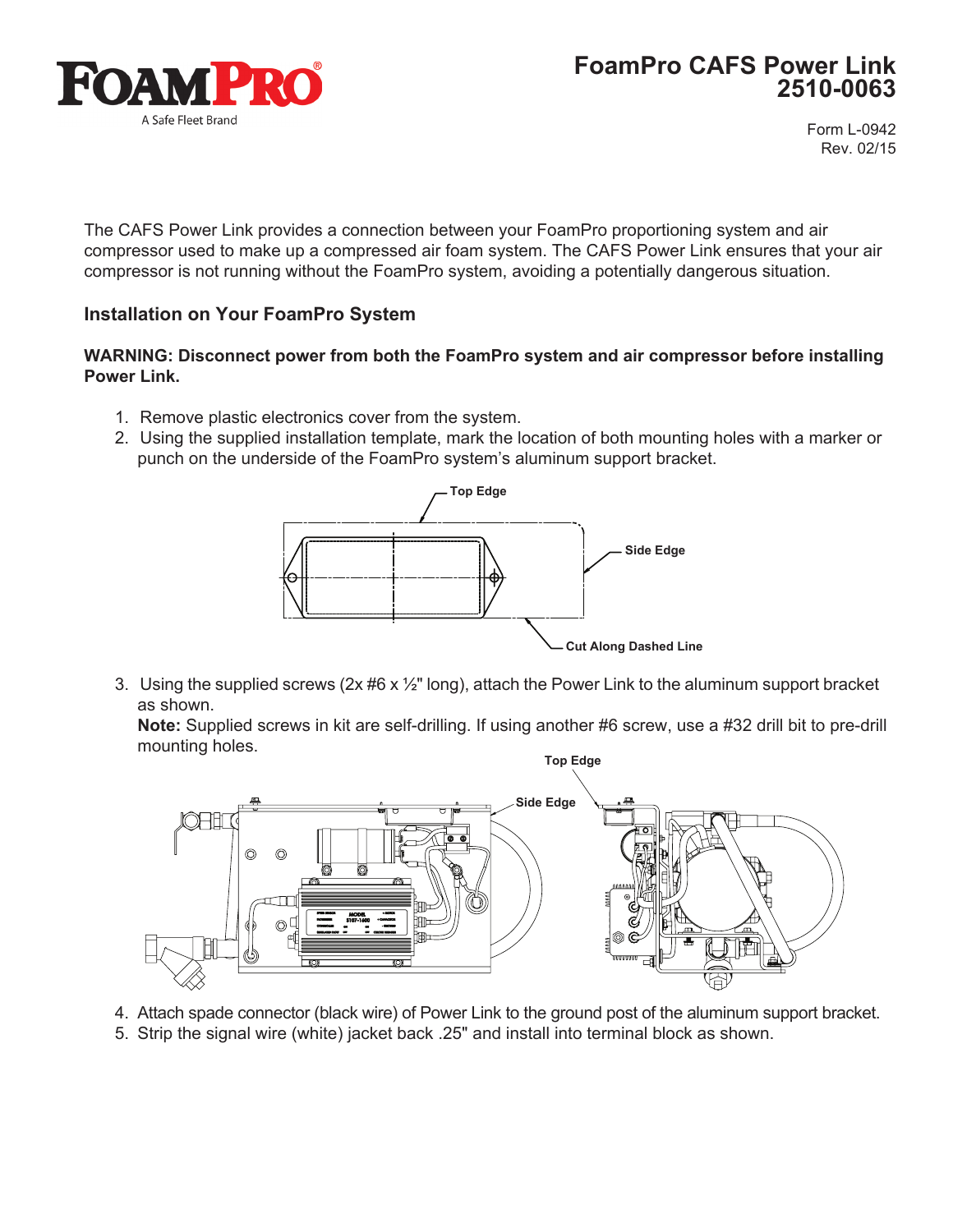

#### **1600 System**



# **2001 System**

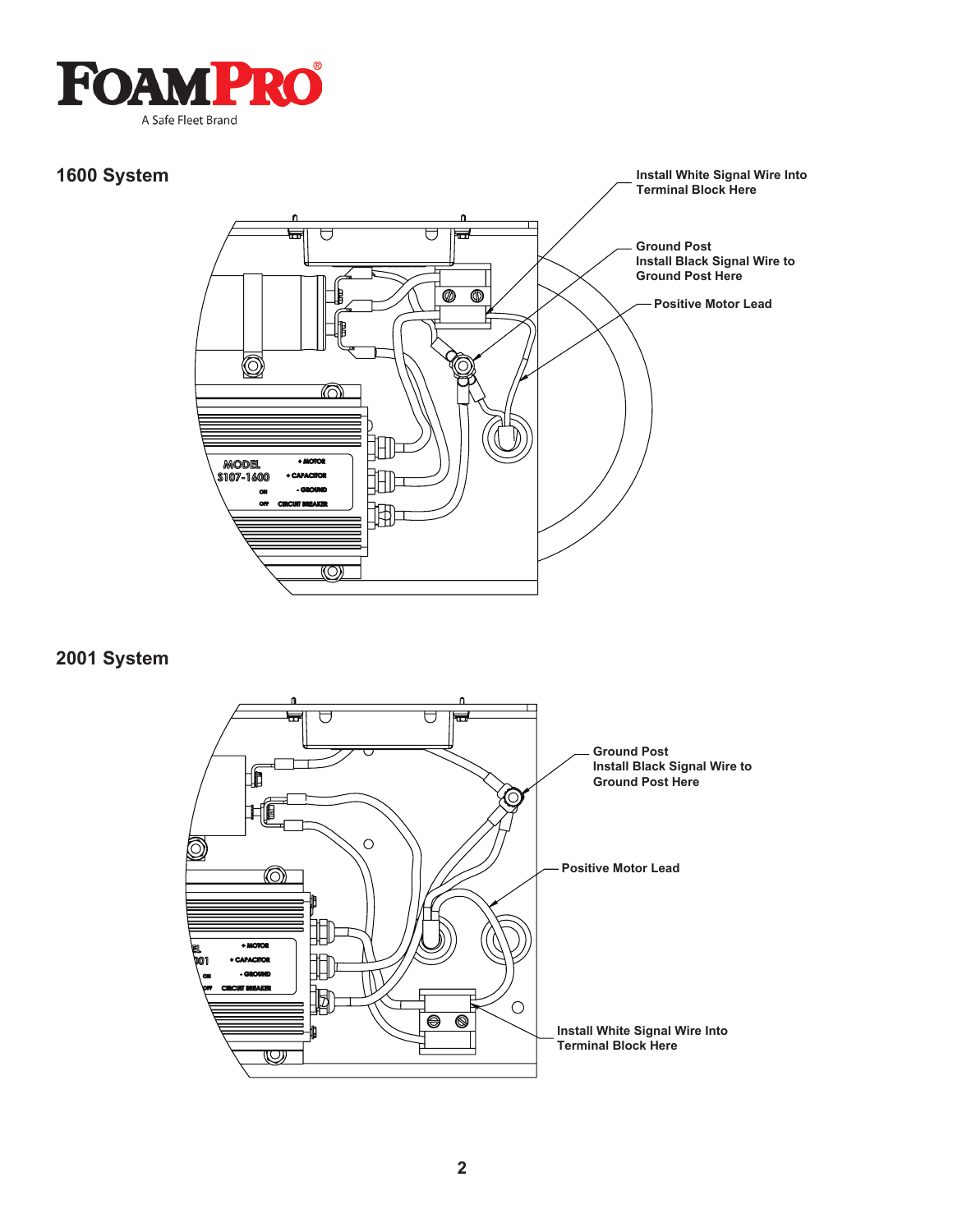

# **2002 System**



# **Attaching Power Link to Your Power Supply**

Power Link can be used to control power supplies up to 10 amps @ 12V DC and 5 amps @ 24V DC. Power Link comes with 20 feet of cable to hook into your powered accessory easily. For proper connection, choose connectors compatible with 18 AWG wire. Attach connectors per manufacturer's directions.

#### **Maintenance**

Monthly: Inspect wiring and connectors for tightness, corrosion and damage.